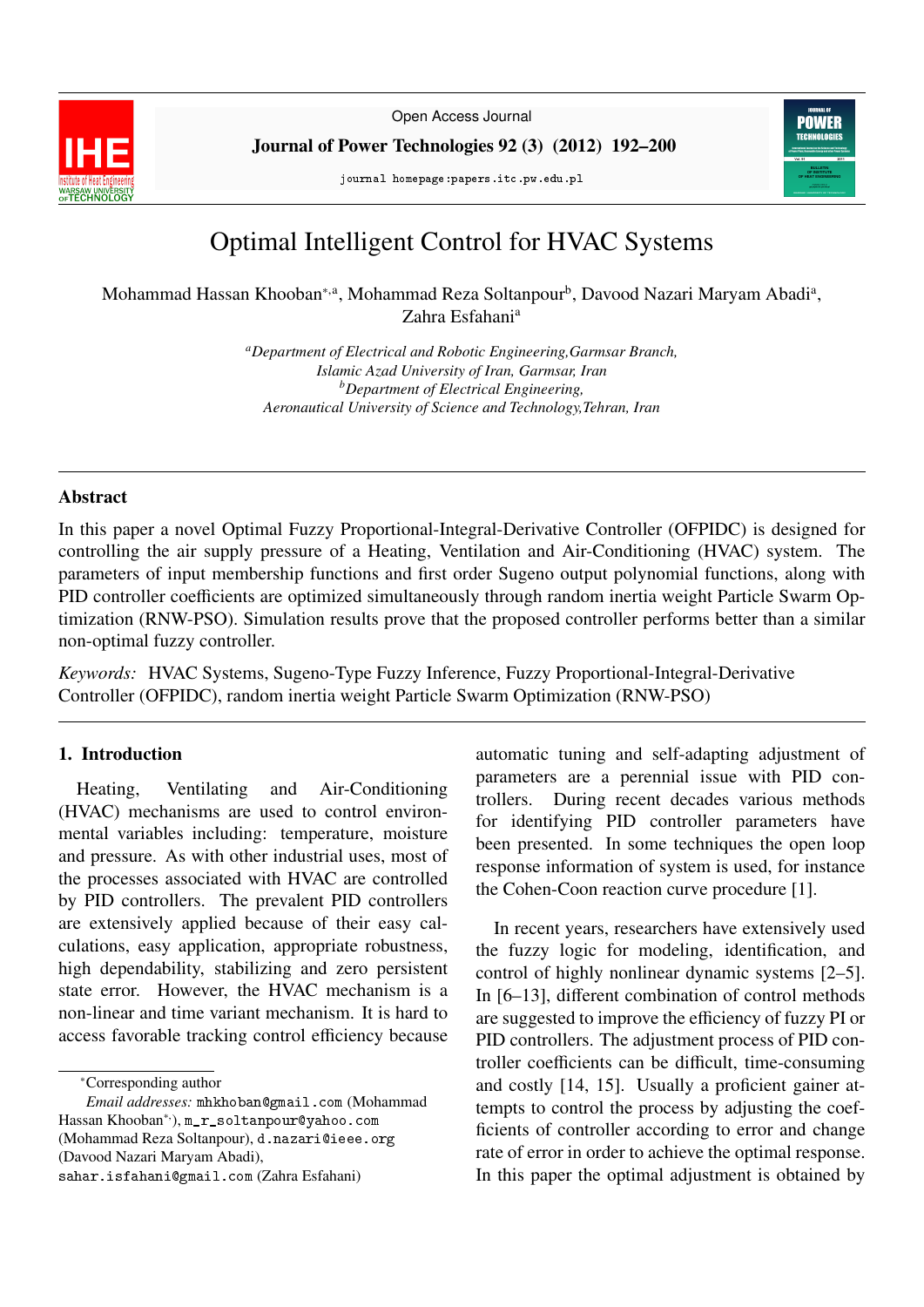random inertia weight Particle Swarm Optimization (RNW-PSO).

In the HVAC mechanism the supply air pressure is tuned by changing the speed of a supply air fan. The relationship between fan speed and pressure of air source can be expressed by a delayed second order transfer function as described by Bi and Cai [16]. Since in various operating conditions both fans and dampers show non-linear behavior, even a well-regulated controller is unable to meet design requirements due to the existing uncertainties in parameters of the system.

Motivated by the aforementioned research, the goal of this paper is to present a novel optimal fuzzy Sugeno-type Proportional Integral Derivative (PID) controller for regulating the air supply pressure of a Heating, Ventilating and Air-Conditioning (HVAC) system. The parameters of input membership functions, first-order Sugeno output polynomial functions, and PID controller coefficients are optimized simultaneously through random inertia weight Particle Swarm Optimization (RNW-PSO).

Simulation results indicate that the new optimal fuzzy-PID controller enjoys faster response, smaller overshoot and higher accuracy than PID, ANF, and STFPIC under the normal condition and in the presence of uncertainties in parameters of the model.

## 2. Sugeno Type Fuzzy Inference

In this section the Sugeno method of deductive inference for fuzzy systems based on linguistic rules is introduced. The Sugeno procedure was proposed in an endeavor to expand a systematic method for producing fuzzy rules from a certain input-output data collection. A generic rule in a Sugeno model, which has two—inputs *x* and *y*, and output *z*, is as follows:

IF *x* is *A* and *y* is *B*, THEN *z* is  $z = f(x, y)$ 

Where  $z = f(x, y)$  is a crisp function. Usually  $f(x, y)$  is a polynomial function of the inputs x and *y*. However, in general it can be any public function characterizing the output of the system inside the fuzzy area.

When  $f(x, y)$  is a constant the inference system is known as a zero-order Sugeno model.

It is a particular case of the Mamdani system in which each rule's resultant is determined as a fuzzy

singleton. When  $f(x, y)$  is a linear function of x and y, the inference system is known as a firstorder Sugeno model, which was used in article [17]. In [17] it was indicated that the output of a zero-order Sugeno model is a flat function of its input variables until the neighbor membership functions in the antecedent have adequate overlap.

By contrast, the overlap of the membership functions in the consequent of a Mamdani model does not have a decisive effect on the smoothness; it is the overlap of the antecedent membership functions that determines the smoothness of the resulting system behavior. In a Sugeno model each rule has a crisp output presented by a function; for this reason the total output is gained via a weighted average defuzzification (Eq. 1). This procedure eschews the time consuming methods of defuzzification needed in the Mamdani model. The weighted average method is one of the most popular methods used in fuzzy applications as it is a very effective method in terms of calculation. The algebraic expression is as follows:

$$
Z^* = \frac{\mu c(z) \cdot z}{\mu c(z)} \tag{1}
$$

Where  $\Sigma$  represents the algebraic sum while z is the centroid of each symmetric membership function. In the design procedure of such a controller two input linguistic variables are used, namely error  $(e)$  as *X* and its rate of change  $(e)$  as *Y*. Increasing or decreasing the control signal is assumed as output linguistic variable (*U*). In order to form fuzzy *If* − *Then* Rules 3 Gaussian membership functions are considered for input linguistic variables (*X*) and (*Y*), respectively. The general shape of input membership functions are as follows:

$$
\mu(z) = \exp\left(\frac{(z \cdot c)^2}{2\sigma}\right) \tag{2}
$$

Where c is the mean and  $\sigma$  is the variance of<br>ch membership function. The parameter z is the each membership function. The parameter z is the crisp input amount which has to be fuzzified and  $\mu(z)$ is its membership function degree with a numerical value in the interval [0, 1]. Also nine output polynomial functions are defined for first-order Sugeno type fuzzy inference.

Applying inputs' membership functions and output polynomial functions will result in a rule-base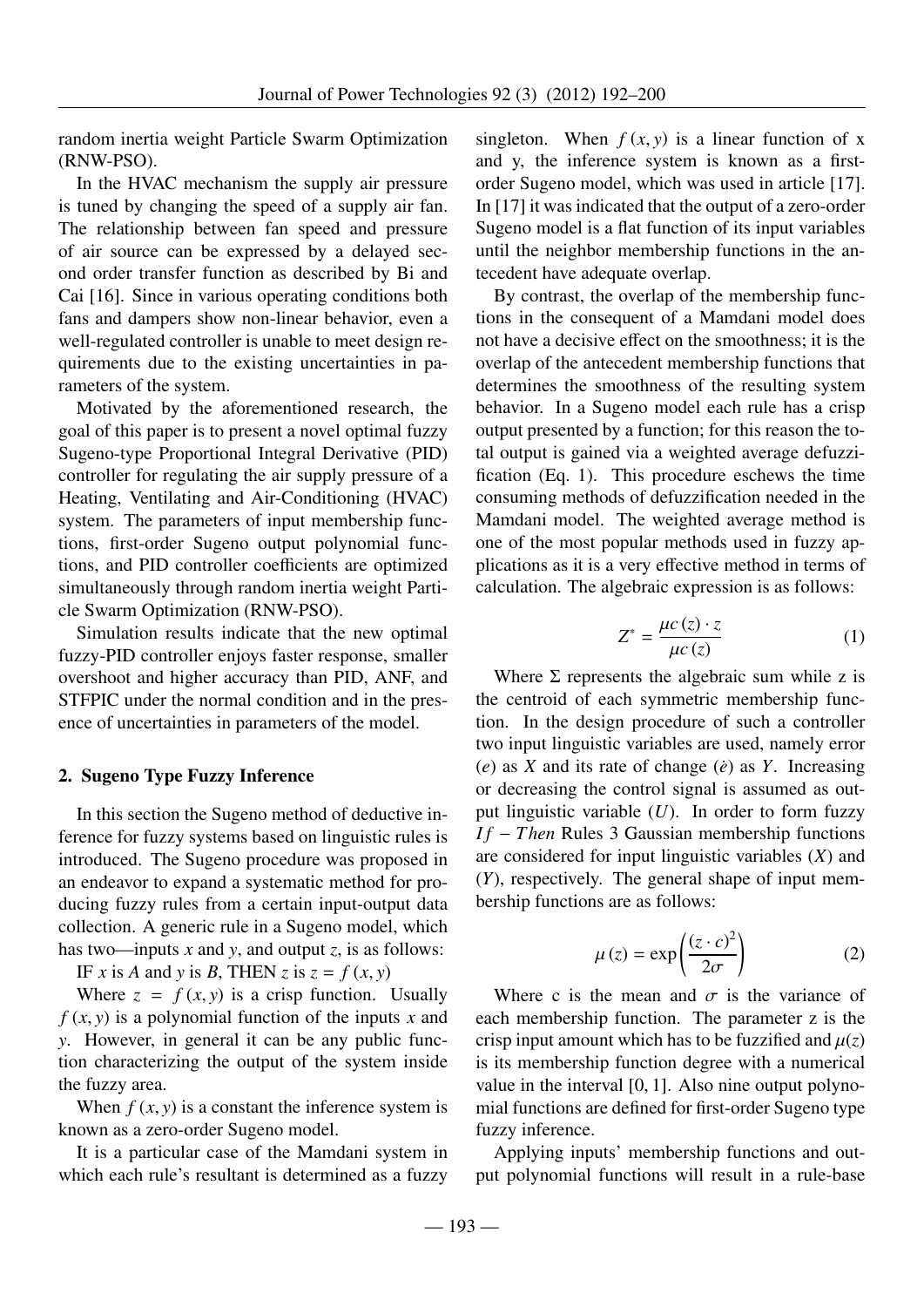which is composed of 9 rules:

 $R_1$ : IF X is Negative and Y is Negative THEN,  $U_1 = p_1 x + q_1 y + r_1$ 

 $R_2$ : IF X is Negative and Y is Zero THEN,  $U_2$  =  $p_2 x + q_2 y + r_2$ 

 $R_3$ : IF X is Negative and Y is Positive THEN,  $U_3 = p_3 x + q_3 y + r_3$ 

 $R_4$  : IF X is Zero and Y is Negative THEN,  $U_4$  =  $p_4 x + q_4 y + r_4$ 

 $R_5$ : IF X is Zero and Y is Zero THEN,  $U_5$  =  $p_5 x + q_5 y + r_5$ 

 $R_6$ : IF X is Zero and Y is Positive THEN,  $U_6$  =  $p_6 x + q_6 y + r_6$ 

 $R_7$ : IF X is Positive and Y is Negative THEN,  $U_7 = p_7 x + q_7 y + r_7$ 

 $R_8$ : IF X is Positive and Y is Zero THEN,  $U_8$  =  $p_8 x + q_8 y + r_8$ 

 $R_9$ : IF X is Positive and Y is Positive THEN,  $U_9$  =  $p_9 x + q_9 y + r_9$ 

As shown in Fig. 1, the above nine IF-THEN rules are combined together in the form of first-order Sugeno model.

#### 3. Particle Swarm Optimization

The PSO algorithm is a partly new populationbased heuristic optimization method which is based on a metaphor of social interaction, specifically bird flocking. The main benefits of PSO are: 1) The cost function's gradient is not needed, 2) PSO is more compatible and robust than other classical optimization techniques, 3) PSO guarantees convergence to the optimum solution, and 4) compared with GA, PSO takes less time for each function evaluation as it does not apply many GA operators such as mutation, crossover and selection operator.

In PSO, any nominee solution is named "Particle". Each particle in the swarm demonstrates a nominee solution to the optimization problem and if the solution is composed of a series of variables, the particle can be a vector of variables. In PSO, each particle is flown through the multidimensional search space regulating its position based on its momentum and both personal and global histories. Then the particle uses the best position faced by itself and that of its neighborhood to position itself toward an optimal solution. The appropriateness of each particle can be

assessed based on the cost function of optimization problem. At each repetition, the speed of every particle will be computed as follows:

$$
v_i(t + 1) = \omega v_i(t) + c_1 r_i (P_{id} - x_i(t)) + c_2 r_2 (P_{gd} - x_i(t))
$$
\n(3)

Where  $x_i(t)$  is the present position of the particle,  $p_{id}$  is one of the finest solutions this particle has achieved and  $p_{gd}$  is one of the finest solutions all the particles have achieved. Finally,  $r_1$  and  $r_2$  are two random numbers in the range [0, 1]. Having computed the speed, the new position of each particle will be computed as follows

$$
x_i(t+1) = x_i(t) + v_i(t+1)
$$
 (4)

The PSO algorithm is replicated using Eqs. 3 and 4, which will be updated at each repetition until the pre-defined number of generations is achieved.

Although Standard PSO (SPSO) includes some significant improvements by providing a high rate of convergence in particular problems, it does demonstrate some deficiencies. It is shown that SPSO has a weak capability to look for a fine particle due to the lack of a speed control mechanism. Most of the procedures were tried in an attempt to ameliorate the efficiency of SPSO through applying changeable inertia weight. The inertia weight is essential for the efficiency of PSO, which equilibrates global exploration and local exploitation capabilities of the swarm. A large inertia weight simplifies exploration, but it prolongs the convergence of the particle. However, a small inertia weight leads to rapid convergence, but it sometimes results in a local optimum.

Therefore, different inertia weight conformity algorithms have been recommended in the literature [18]. In 2003 Zhang [19] studied the effect of random inertia weight on PSO (RNW-PSO), presenting empirical results which proved its superior efficiency compared to LDW-PSO [20]. Eberhart and Shi [21] recommended a random inertia weight factor for tracking dynamic systems. In this improvement, the inertia weight factor was set to change randomly based on the following equation:

$$
\omega = 0.5 + \frac{Rand}{2} \tag{5}
$$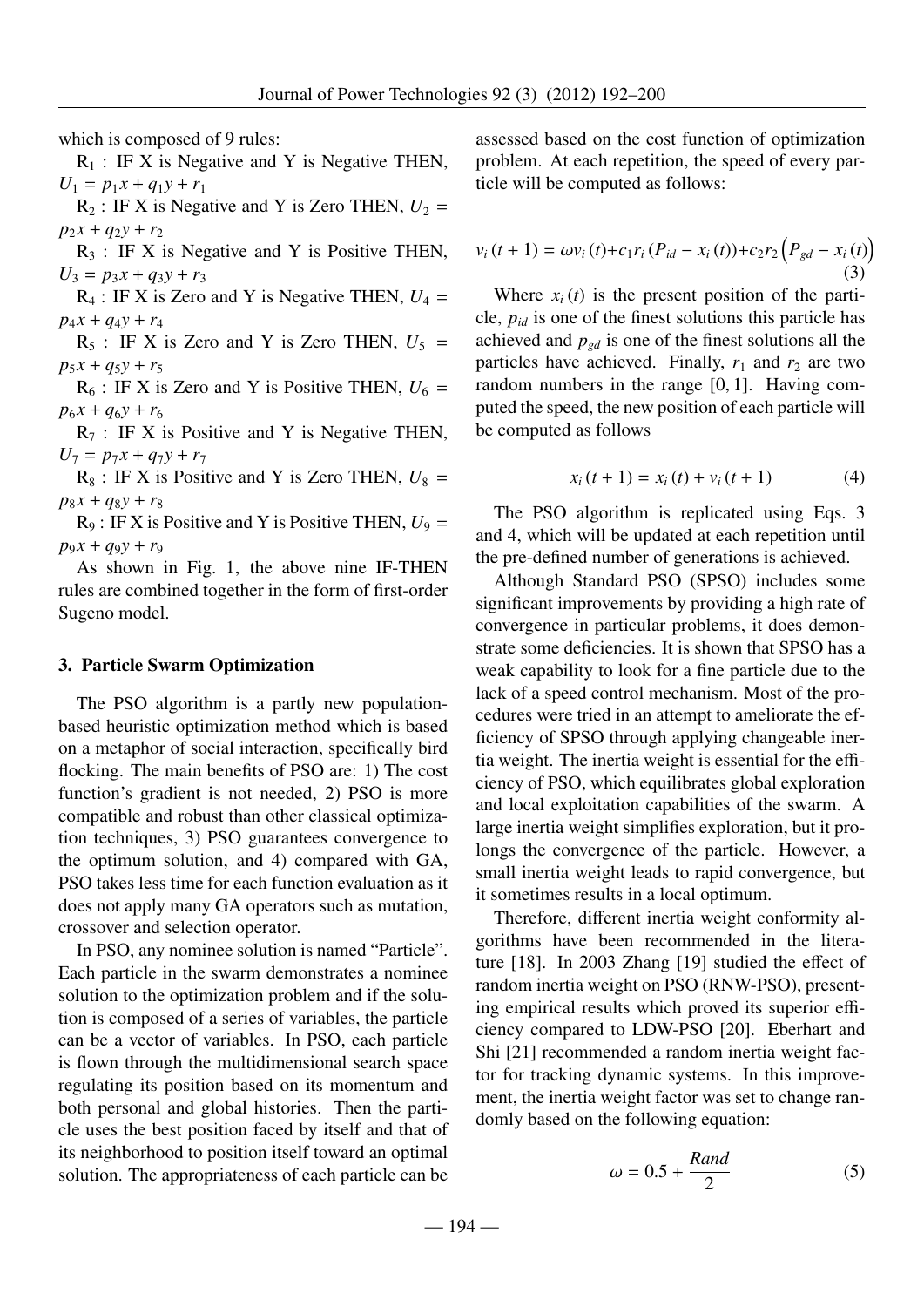

Figure 1: The Sugeno fuzzy model

| Table 1: The used parameters of RNW-PSO |       |  |  |
|-----------------------------------------|-------|--|--|
| Parameter                               | Value |  |  |
| Size of the Swarm                       | 50    |  |  |
| Dimension of Problem                    | 38    |  |  |
| Maximum Number of iterations            | 100   |  |  |
| Cognitive Parameter $C_1$               |       |  |  |

Social Parameter  $C_2$  1 Constriction Factor C 1

where *rand* was a uniformly distributed random number inside the interval [0, 1]. Before proceeding with the optimization operations, a performance criterion should be first defined.

Generally, a heuristic algorithm like PSO only requires the cost function to be checked for guidance of its search. It no longer requires information about the system. So, in this paper, the Least Mean Square (LMS) of error is applied. The parameters of RNW-PSO are also listed in Table 1.

#### 4. The Proposed Control Method

The general scheme of the proposed controller is shown in Fig. 2. The two inputs of the controller are the error  $e$  and the change rate of error  $\dot{e}$ , respectively and the output of the controller is *U*. The main shortage of the optimal fuzzy-PID controller is the lack of systematic approaches to define fuzzy rules and fuzzy membership functions. Most fuzzy rules are based on human knowledge and differ from one person to another despite the same system performance. Hence, it is naive to assume that the given expert's knowledge captured in the form of the fuzzy controller leads to optimal control. Therefore, an efficient approach for tuning membership functions and control rules without trial and error is evidently required.

Accordingly, the idea of employing RNW-PSO algorithm to achieve best rising time  $(t_r)$ , settling time  $(t_s)$ , % peak overshoot  $(M_p)$ , steady-state error  $(E_{ss})$ is represented [22]. In applying Gaussian membership functions three different cases arise: 1) Gaussian membership functions with the same means and variances, 2) Gaussian membership functions with the same means and variable variances, and 3) Gaus-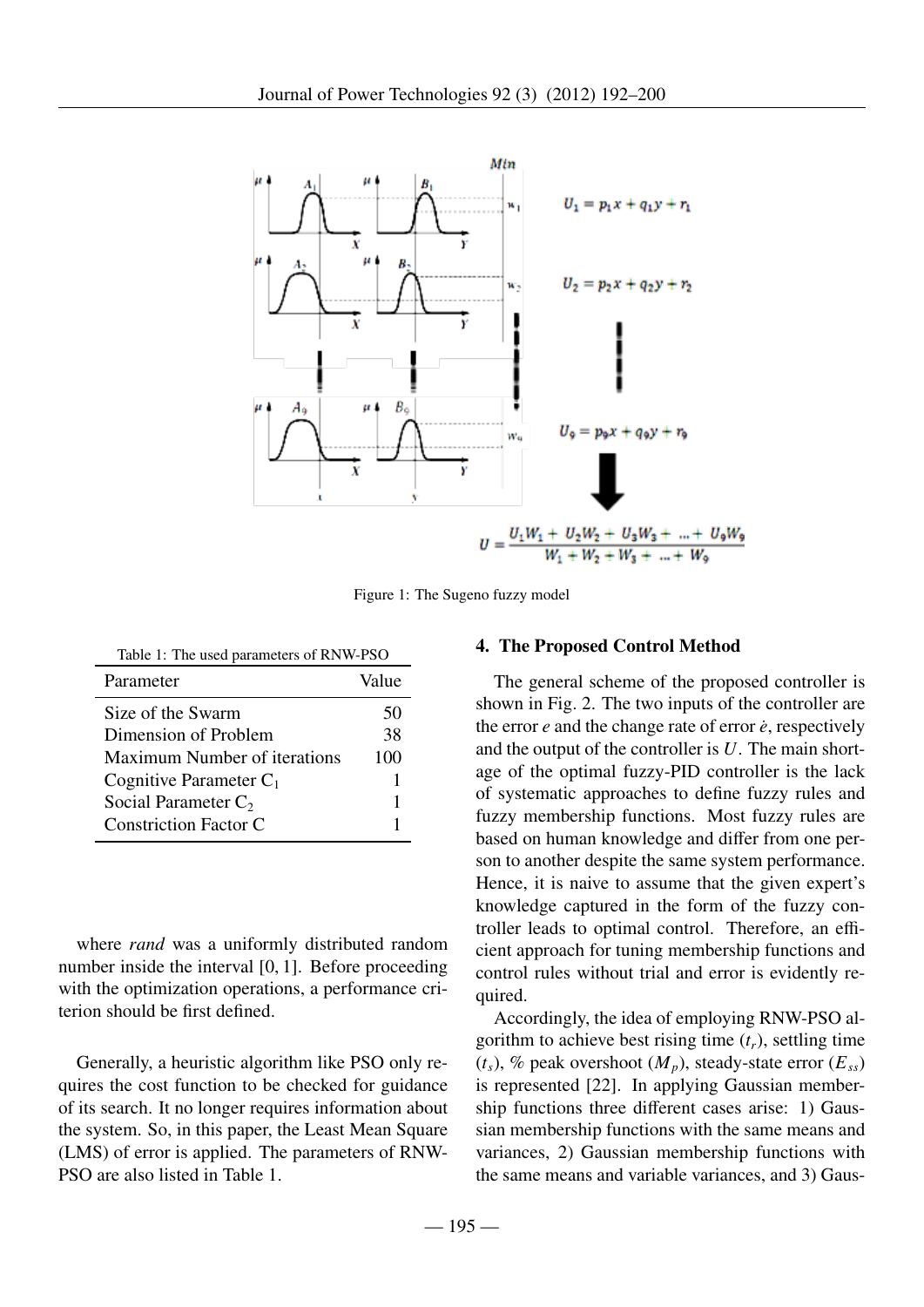

Figure 2: Optimal Fuzzy-PID controller

|       |  |  | Table 2: Optimal parameters of Gaussian membership func- |  |
|-------|--|--|----------------------------------------------------------|--|
| tions |  |  |                                                          |  |

| Input      | Membership | [Variance,  |
|------------|------------|-------------|
| variables  | functions  | Mean]       |
|            | Negative   | [0.6021,    |
|            |            | $-1.4923$ ] |
| Error(E)   | Zero       | [0.6021,    |
|            |            | 0.0689]     |
|            | Positive   | [0.6021,    |
|            |            | 0.51491     |
|            | Negative   | [0.2936,    |
|            |            | $-0.7016$   |
| Change of  | Zero       | [0.2936,    |
| Error (CE) |            | 0.24581     |
|            | Positive   | [0.2936,    |
|            |            | $0.0550$ ]  |

sian membership functions with variable means and the same variances. In [23] an optimal fuzzy-PI controller is designed for a nonlinear delay differential model of glucose-insulin regulation system, and it is shown that Gaussian membership functions with variable means and the same variances have better performance in controlling this system. Therefore, the same idea is applied here.

The specifications of input and output variables are given in Tables 2 and 3, respectively. Furthermore, the optimal parameters of the PID controller are given in Table 4.

|  |  |  |  | Table 3: Optimal parameters of output polynomial functions |  |
|--|--|--|--|------------------------------------------------------------|--|
|--|--|--|--|------------------------------------------------------------|--|

| Output polynomial<br>functions                         | $[q_i, p_i, r_i]$    |
|--------------------------------------------------------|----------------------|
| $U_1 = p_1 x + q_1 y + r_1$                            | [0.6173, 0.0588,     |
|                                                        | $0.3469$ ]           |
| $U_2 = p_2 x + q_2 y + r_2$                            | $[-0.0056, 0.0102,$  |
|                                                        | $-0.8901$ ]          |
| $U_3 = p_3x + q_3y + r_3$                              | $[-0.8860, -0.1164,$ |
|                                                        | $0.4295$ ]           |
| $U_4 = p_4x + q_4y + r_4$                              | $[-0.4039, -0.7338,$ |
|                                                        | $-1.1432$ ]          |
| $U_5 = p_5x + q_5y + r_5$                              | $[0.5043, -0.2675,$  |
|                                                        | $-0.1391$ ]          |
| $U_6 = p_6x + q_6y + r_6$                              | [0.2194, 0.4623,     |
|                                                        | $-0.9929$ ]          |
| $U_7 = p_7x + q_7y + r_7$                              | $[-0.6865, 0.0261,$  |
|                                                        | $-0.4878$ ]          |
|                                                        | $[-0.1315, -0.4345,$ |
|                                                        | $-0.2374$ ]          |
|                                                        |                      |
|                                                        | $-1.5937$            |
| $U_8 = p_8x + q_8y + r_8$<br>$U_9 = p_9x + q_9y + r_9$ | [0.3640, 0.2626,     |

## 5. Simulation and Results

In the HVAC system, outside air is mixed with return air from the building. Then the mixed air (supply air) flows through the cooling coil via a filter by means of a supply air fan. In the HVAC system, the supply air pressure is tuned through the speed of a supply air fan. Increasing the fan speed will increase the supply air pressure, and vice versa. Variations of supply air pressure directly affect the temperature.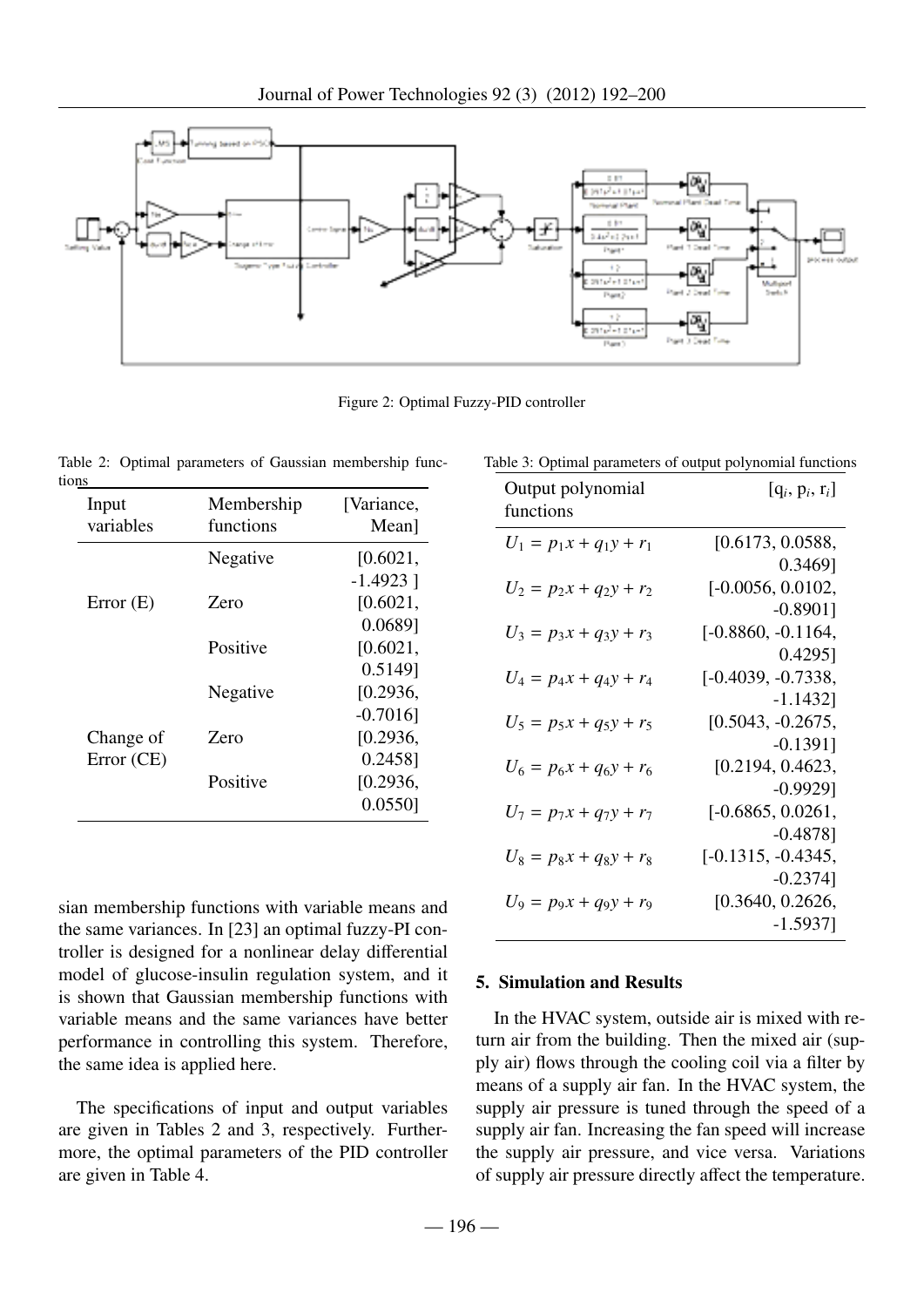|  |  |  | Table 4: Optimal parameters of PID controller |  |  |
|--|--|--|-----------------------------------------------|--|--|
|--|--|--|-----------------------------------------------|--|--|

| Parameter                 | Value  |
|---------------------------|--------|
| Proportional Gain $(K_p)$ | 1.1814 |
| Derivative Gain $(K_d)$   | 0.0473 |
| Integral Gain $(K_i)$     | 1.5056 |



Figure 3: Obtained membership functions of input 1

MATLAB software is used to simulate the proposed controller. The transfer function of the supply air pressure loop under normal circumstances is as follows:

$$
G(s) = \frac{0.81e^{-2s}}{(0.97s + 1)(0.1s + 1)}
$$
 (6)

where gain  $(K) = 0.81$ ,  $\tau_1 = 0.97$ ,  $\tau_2 = 0.1$  and time  $(6) - 2$  sec. For this process weighting dead time  $(\delta) = 2 \sec$ . For this process weighting parameters are defined as  $N_e = 0.9$ ,  $N_{\dot{e}} = 5$  and  $N_u = 2.5$ . It should be mentioned that  $\tau_1$  and  $\tau_2$  are the time parameters of the transfer function of the supply air pressure loop. Input membership functions of the optimal fuzzy-PID controller, namely error (Input 1) and change of error (Input 2), are shown in Fig. 3 and 4, respectively. These Figs. show that RNW-PSO improved the logical sequence of membership functions. For instance, about input 2 the membership function CE-P comes before CE-Z.

This issue leads to a nonlinear control operation surface as demonstrated in Fig. 5.

In order to evaluate the controller performance against the existing uncertainties in parameters of the nominal model three different transfer functions



Figure 4: Obtained membership functions of input 2



Figure 5: Control Surface

were introduced. To investigate this issue the applied transfer functions in [24] are used.

1. when gain  $(K) = 0.81$ ,  $\tau_1 = 0.2$ ,  $\tau_2 = 2$  and dead time  $(\delta) = 2 \text{ sec}$ , then the transfer function of the supply air pressure loop is as follows:

$$
G(s) = \frac{0.81e^{-2s}}{(0.2s + 1)(2s + 1)}
$$
(7)

For this process weighting parameters are defined as  $N_e = 0.9$ ,  $N_{\dot{e}} = 15$  and  $N_u = 0.3$ .

2. when gain  $(K) = 1.2$ ,  $\tau_1 = 0.97$ ,  $\tau_2 = 0.1$  and dead time  $(\delta) = 3 \text{ sec}$ , then the transfer function of the supply air pressure loop is as follows:

$$
G(s) = \frac{1.2e^{-3s}}{(0.97s + 1)(0.1s + 1)}
$$
 (8)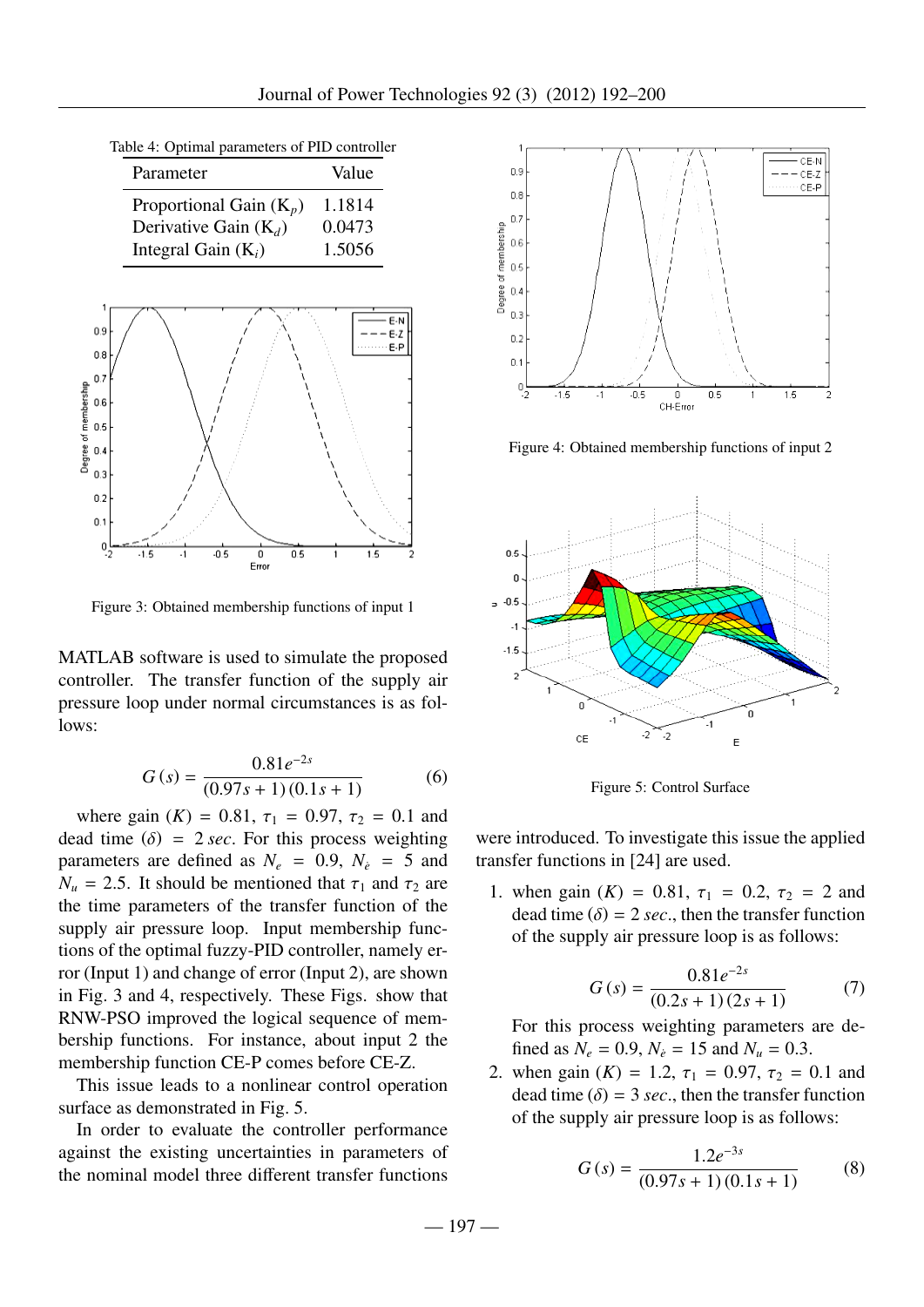

Figure 6: Performance of the transfer function:  $G(s)$  =  $\frac{0.81e^{-2s}}{s+1)(0.1}$ (0.97*s*+1)(0.1*s*+1)



Figure 7: Performance of the transfer function:  $G(s)$  =  $\frac{0.81e^{-2s}}{2s+11/2s}$ (0.2*s*+1)(2*s*+1)

For this process weighting parameters are defined  $N_e = 0.9$ ,  $N_e = 3$  and  $N_u = 1$ .

3. when gain  $(K) = 1.2$ ,  $\tau_1 = 0.97$ ,  $\tau_2 = 0.1$  and dead time  $(\delta) = 4$  *sec*., then the transfer function of the supply air pressure loop is as follows:

$$
G(s) = \frac{1.2e^{-4s}}{(0.97s + 1)(0.1s + 1)}
$$
(9)

For this process weighting parameters are defined as  $N_e = 0.9$ ,  $N_{\dot{e}} = 3$  and  $N_u = 1$ .

In Figs. 6–9 and Table 5 we can see that the supply air pressure loop of HVAC acts satisfactorily under nominal transfer function and existing uncertainties



Figure 8: Performance of the transfer function:  $G(s)$  =  $\frac{1.2e^{-3s}}{(s+1)(0)}$ (0.97*s*+1)(0.1*s*+1)



Figure 9: Performance of the transfer function:  $G(s)$  =  $\frac{1.2e^{-4s}}{(s+1)(0)}$ (0.97*s*+1)(0.1*s*+1)

in parameters of the model. Table 6 implies that both the rise time and settling time are highly appropriate. Peak overshoots are also insignificant when the Optimal Fuzzy-PID Controller (OFPIDC) is applied.

Furthermore, the proposed controller in this paper is much less complicated than the existing nonoptimal fuzzy controller in [18]. The proposed controller in this paper has only 9 rules, whereas with these limited rules the design requirements are satisfied. But in [18] in order to achieve satisfactory results 49 rules are defined. This fact proves the superiority of the proposed controller in this paper over the controller proposed in [18].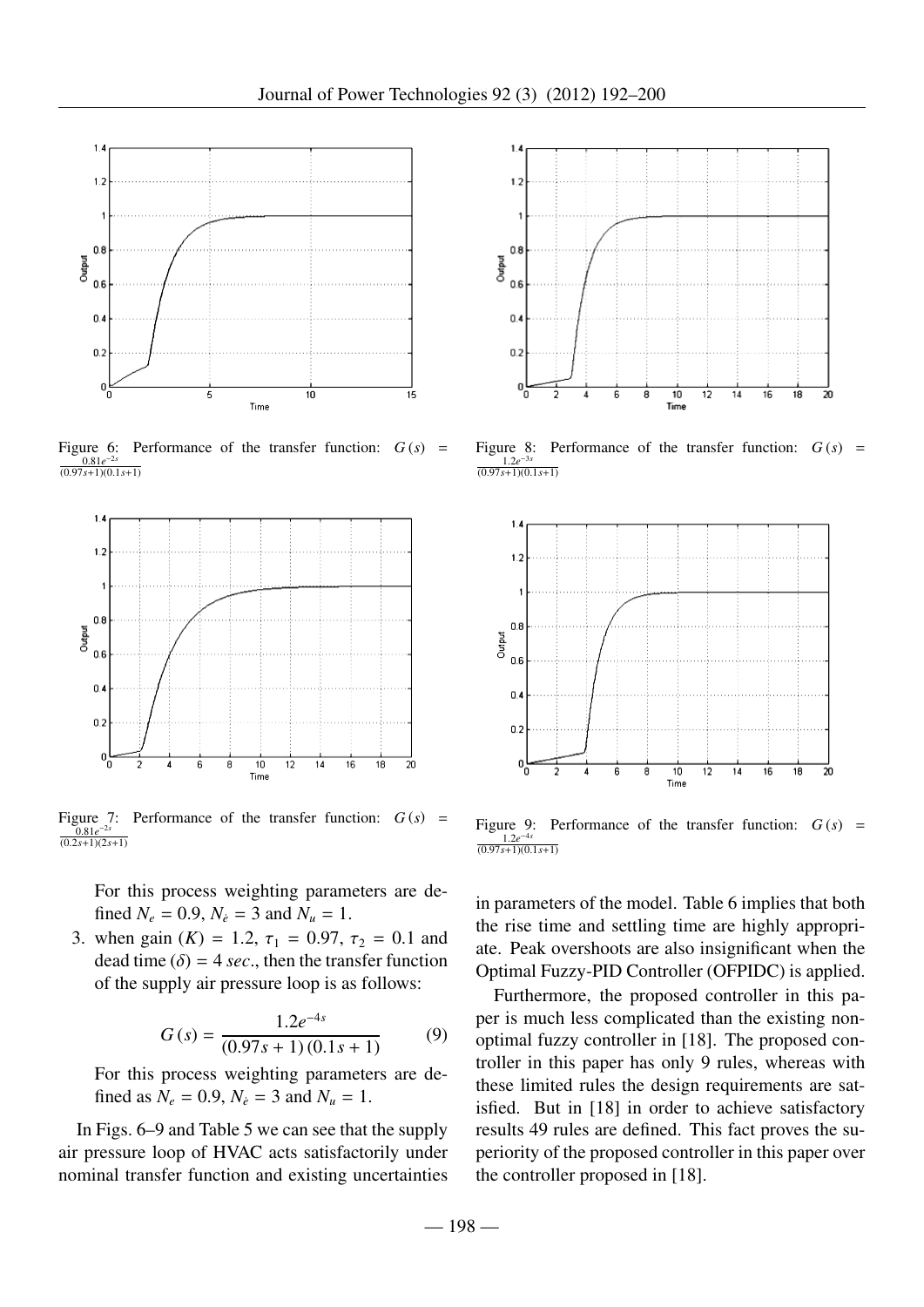| Table 5: Performance analysis of OFPIDC for different HVAC-Supply Air Pressure Loop           |              |              |           |                     |  |
|-----------------------------------------------------------------------------------------------|--------------|--------------|-----------|---------------------|--|
| Transfer Function of the                                                                      | Rise Time    | Settling     | Peak      | <b>Steady State</b> |  |
| Supply Air Pressure Loop                                                                      | $t_r$ , sec. | Time t, sec. | Overshoot | Error $E_{ss}$ , %  |  |
|                                                                                               |              |              | $M_p, \%$ |                     |  |
| $G(s) = \frac{0.81e^{-2s}}{(0.97s+1)(0.1s+1)}$<br>$G(s) = \frac{0.81e^{-2s}}{(0.2s+1)(2s+1)}$ | 2.58         | 4.74         | 0.00      | 0.12                |  |
|                                                                                               | 4.44         | 8.17         | 0.00      | 0.01                |  |
| $G(s) = \frac{1.2e^{-3s}}{(0.97s+1)(0.1s+1)}$                                                 | 2.16         | 5.88         | 0.00      | 0.08                |  |
| $G(s) = \frac{1.2e^{-4s}}{(0.07e+1)(0.1)}$<br>$\frac{1}{(0.97s+1)(0.1s+1)}$                   | 2.26         | 6.75         | 0.00      | 0.06                |  |
|                                                                                               |              |              |           |                     |  |

| Table 5: Performance analysis of OFPIDC for different HVAC-Supply Air Pressure Loop |  |  |
|-------------------------------------------------------------------------------------|--|--|
|-------------------------------------------------------------------------------------|--|--|

Table 6: Comparison between performance of PID, ANF, STFPIC and OFPIDC under the normal condition and under existing uncertainties in parameters of model

| Transfer Function of the Supply Air            | Controller    | Peak Overshoot | Settling Time $t_s$ , |
|------------------------------------------------|---------------|----------------|-----------------------|
| Pressure Loop                                  | <b>Type</b>   | $M_p, \%$      | sec.                  |
|                                                | PID           | 3.9            | 6.7                   |
|                                                | <b>ANF</b>    | 3.5            | 7.5                   |
| $G(s) = \frac{0.81e^{-2s}}{(0.97s+1)(0.1s+1)}$ | <b>STFPIC</b> | 0.00           | 3.6                   |
|                                                | <b>OFPIDC</b> | 0.00           | 4.74                  |
|                                                | <b>PID</b>    | 17.9           | 16.2                  |
|                                                | <b>ANF</b>    | 0.9            | 10.6                  |
| $G(s) = \frac{0.81e^{-2s}}{(0.2s+1)(2s+1)}$    | <b>STFPIC</b> | 0.088          | 8.9                   |
|                                                | <b>OFPIDC</b> | 0.00           | 8.17                  |
|                                                | <b>PID</b>    | 63             | 37                    |
|                                                | <b>ANF</b>    | 56             | 19                    |
| $G(s) = \frac{1.2e^{-3s}}{(0.97s+1)(0.1s+1)}$  | <b>STFPIC</b> | 17.6           | 6                     |
|                                                | <b>OFPIDC</b> | 0.00           | 5.88                  |
|                                                | <b>PID</b>    | 100            | 120                   |
|                                                | <b>ANF</b>    | 59             | 32                    |
| $G(s) = \frac{1.2e^{-4s}}{(0.97s+1)(0.1s+1)}$  | <b>STFPIC</b> | 25             | 6.9                   |
|                                                | <b>OFPIDC</b> | 0.00           | 6.75                  |